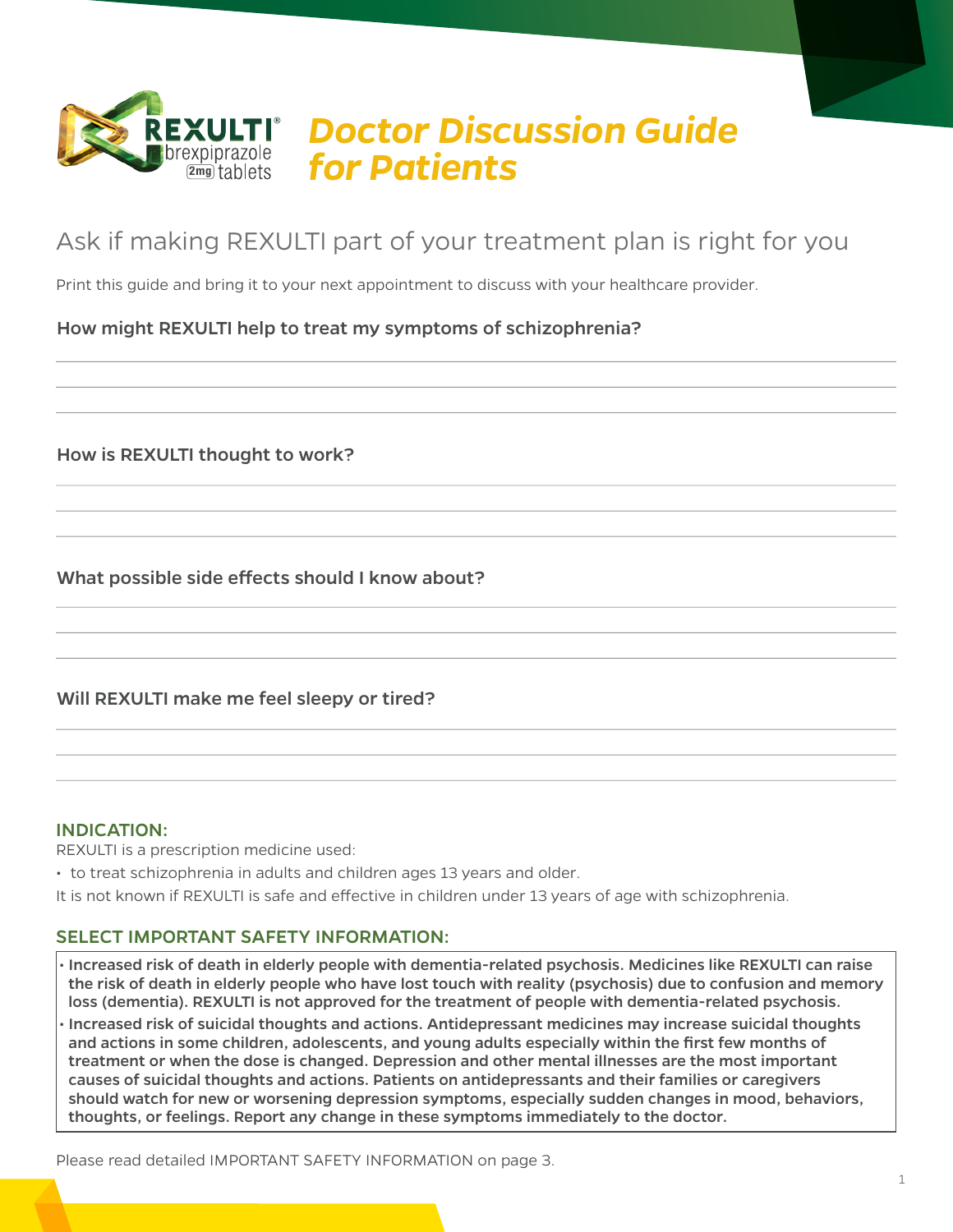# REXULTI® (brexpiprazole) Doctor Discussion Guide (continued)

How soon might I start to see improvements in my symptoms of schizophrenia?

### Do you think REXULTI could be right for me?

How often would I have to take REXULTI?

# What should I avoid while taking REXULTI?

## INDICATION and IMPORTANT SAFETY INFORMATION for REXULTI® (brexpiprazole)

#### INDICATION:

REXULTI is a prescription medicine used:

• to treat schizophrenia in adults and children ages 13 years and older.

It is not known if REXULTI is safe and effective in children under 13 years of age with schizophrenia.

#### IMPORTANT SAFETY INFORMATION:

- Increased risk of death in elderly people with dementia-related psychosis. Medicines like REXULTI can raise the risk of death in elderly people who have lost touch with reality (psychosis) due to confusion and memory loss (dementia). REXULTI is not approved for the treatment of people with dementia-related psychosis.
- Increased risk of suicidal thoughts and actions. Antidepressant medicines may increase suicidal thoughts and actions in some children, adolescents, and young adults especially within the first few months of treatment or when the dose is changed. Depression and other mental illnesses are the most important causes of suicidal thoughts and actions. Patients on antidepressants and their families or caregivers should watch for new or worsening depression symptoms, especially sudden changes in mood, behaviors, thoughts, or feelings. Report any change in these symptoms immediately to the doctor.

(continued on page 3)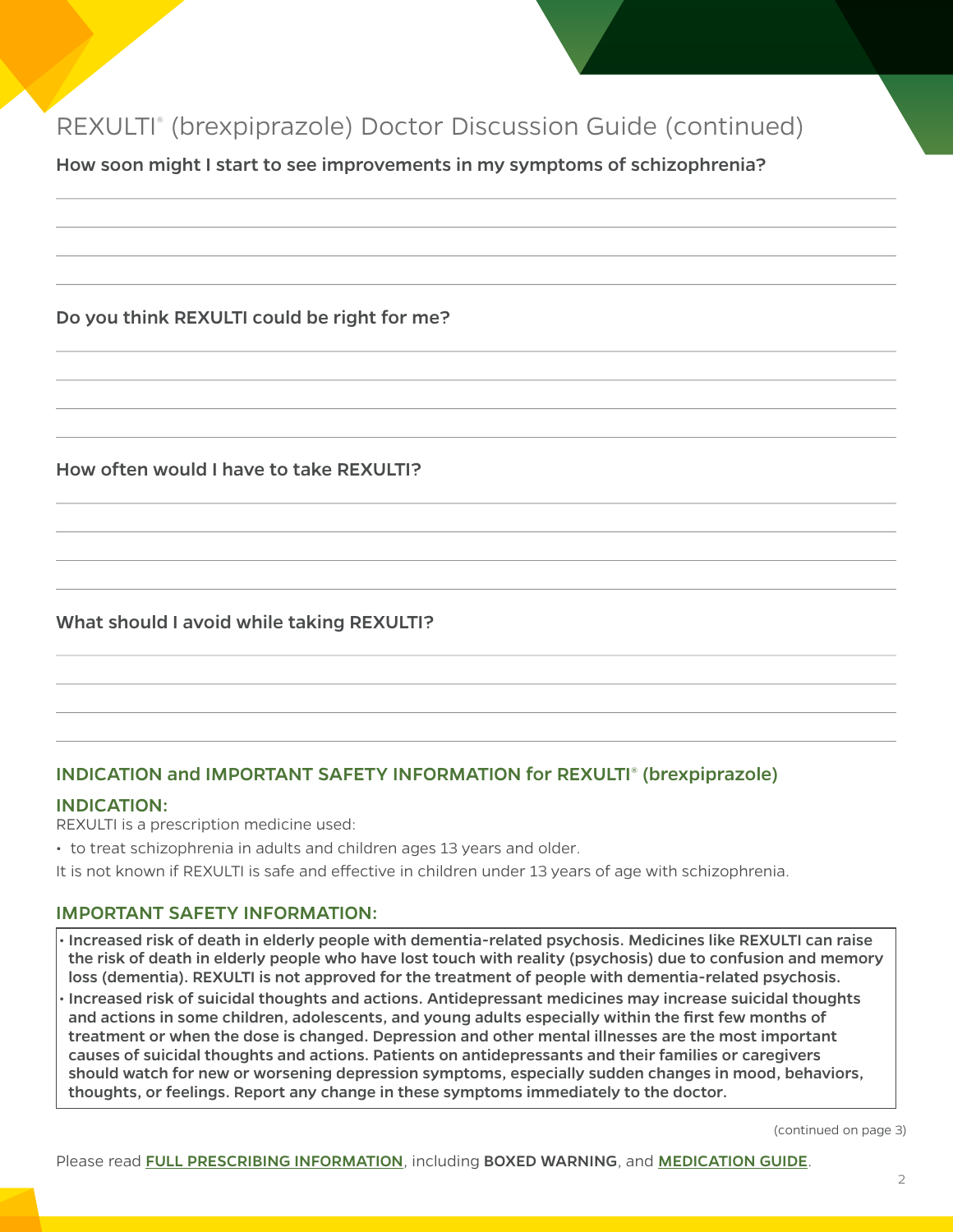## IMPORTANT SAFETY INFORMATION for REXULTI® (brexpiprazole) (continued)

Do not take REXULTI if you are allergic to brexpiprazole or any of the ingredients in REXULTI.

REXULTI may cause serious side effects, including:

- Stroke (cerebrovascular problems) in elderly people with dementia-related psychosis that can lead to death.
- Neuroleptic malignant syndrome (NMS) is a serious condition that can lead to death. Call your healthcare provider or go to the nearest hospital emergency room right away if you have some or all of the following signs and symptoms of NMS: high fever; changes in your breathing, heart rate, and blood pressure; stiff muscles; confusion; increased sweating.
- Uncontrolled body movements (tardive dyskinesia). REXULTI may cause movements that you cannot control in your face, tongue, or other body parts. Tardive dyskinesia may not go away, even if you stop taking REXULTI. Tardive dyskinesia may also start after you stop taking REXULTI.
- Problems with your metabolism such as:
	- high blood sugar (hyperglycemia) and diabetes. Increases in blood sugar can happen in some people who take REXULTI. Extremely high blood sugar can lead to coma or death. Your healthcare provider should check your blood sugar before you start, or soon after you start REXULTI and then regularly during long term treatment with REXULTI.

#### Call your healthcare provider if you have any of these symptoms of high blood sugar during treatment with REXULTI:

- **·** feel very thirsty
- **•** feel very hungry
- **·** feel sick to your stomach
- need to urinate more than usual
- feel weak or tired
- **·** feel confused, or your breath smells fruity
- <sup>o</sup> increased fat levels (cholesterol and triglycerides) in your blood. Your healthcare provider should check the fat levels in your blood before you start, or soon after you start REXULTI, and then periodically during treatment with REXULTI.
- o weight gain. You and your healthcare provider should check your weight before you start and often during treatment with REXULTI.
- Unusual and uncontrollable (compulsive) urges. Some people taking REXULTI have had strong unusual urges, to gamble and gambling that cannot be controlled (compulsive gambling). Other compulsive urges include sexual urges, shopping, and eating or binge eating. If you or your family members notice that you are having unusual strong urges, talk to your healthcare provider.
- Low white blood cell count. Your healthcare provider may do blood tests during the first few months of treatment with REXULTI.
- Decreased blood pressure (orthostatic hypotension). You may feel lightheaded or faint when you rise too quickly from a sitting or lying position.
- Falls. REXULTI may make you sleepy or dizzy, may cause a decrease in your blood pressure when changing position (orthostatic hypotension), and can slow your thinking and motor skills which may lead to falls that can cause fractures or other injuries.
- Seizures (convulsions).
- Problems controlling your body temperature so that you feel too warm. Do not become too hot or dehydrated during treatment with REXULTI. Do not exercise too much. In hot weather, stay inside in a cool place if possible. Stay out of the sun. Do not wear too much clothing or heavy clothing. Drink plenty of water.
- Difficulty swallowing that can cause food or liquid to get into your lungs.
- Sleepiness, drowsiness, feeling tired, difficulty thinking and doing normal activities. Do NOT drive a car, operate machinery, or do other dangerous activities until you know how REXULTI affects you. REXULTI may make you feel drowsy.

(continued on page 4)